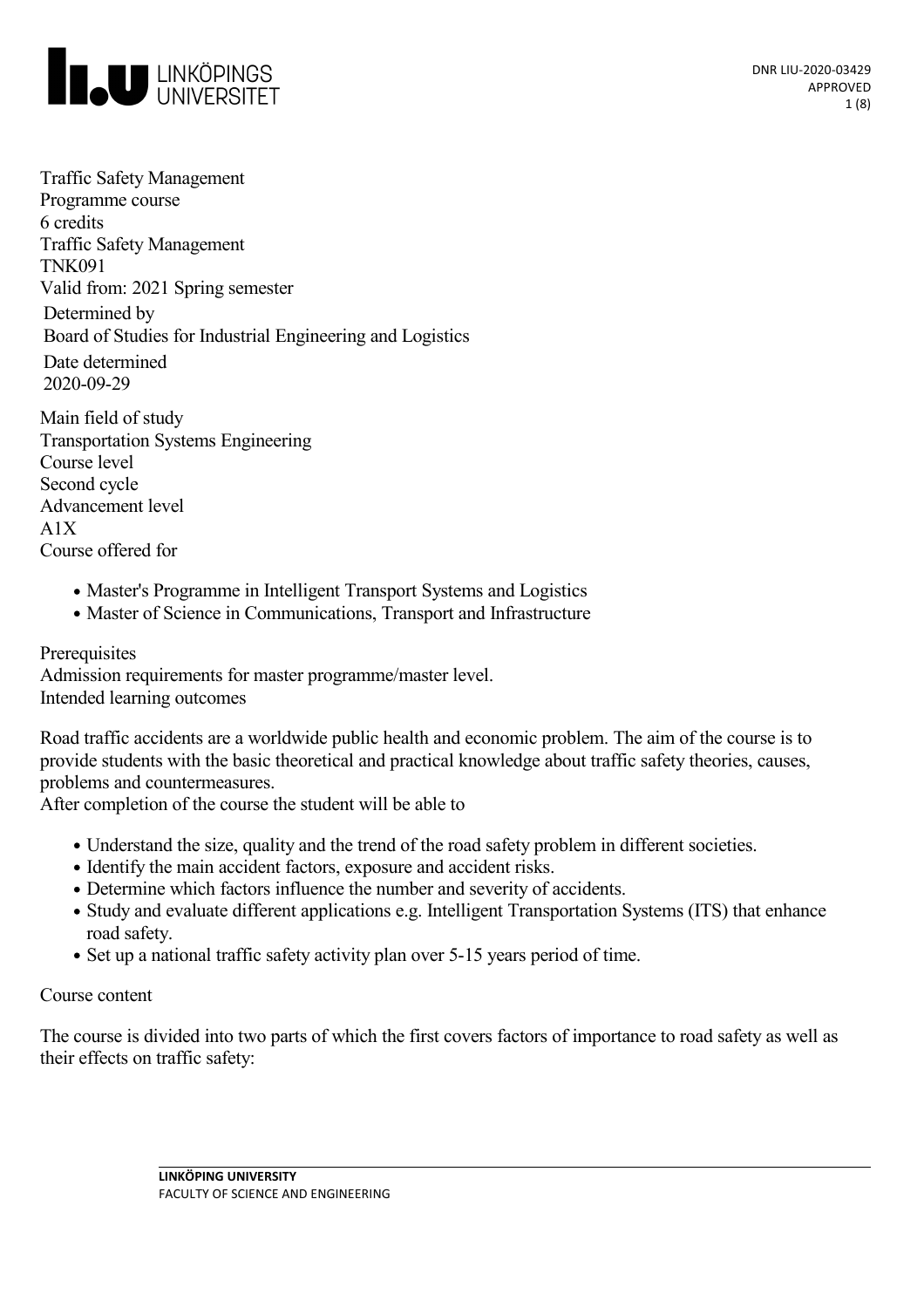- Traffic safety and society development in a global perspective
- Speed and safety
- Alcohol and driving
- Motorcyclists safety
- Pedestrians and cyclists safety
- Data collection and analysis
- Driver education and licensing
- Traffic police management
- Road safety campaigns
- Traffic engineering
- Vehicle safety
- ITS applications in road safety

The second part will be an analysis of the traffic safety situation on a regional or national level covering:

- Setting up of activity plans for safety and analysis of its effects
- Set up of a National Traffic Safety Program

Teaching and working methods

The course includes lectures and group works. Each group of students should prepare seminar presentation by the end of each part of the course and be opponents on each other's papers.

Examination UPG1 Written project work and oral presentation 2 credits U, 3, 4, 5 UPG2 Assignment 1 credits U, 3, 4, 5 UPG3 Written project work and oral presentation 3 credits U, 3, 4, 5 **Grades** Four-grade scale, LiU, U, 3, 4, 5 Other information

### **About teaching and examination language**

The teaching language is presented in the Overview tab for each course. The examination language relates to the teaching language as follows:

- If teaching language is Swedish, the course as a whole or in large parts, is taught in Swedish. Please note that although teaching language is Swedish, parts of the course could be given in English. Examination language is Swedish.
- If teaching language is Swedish/English, the course as a whole will be taught in English if students without prior knowledge of the Swedish language participate. Examination language is

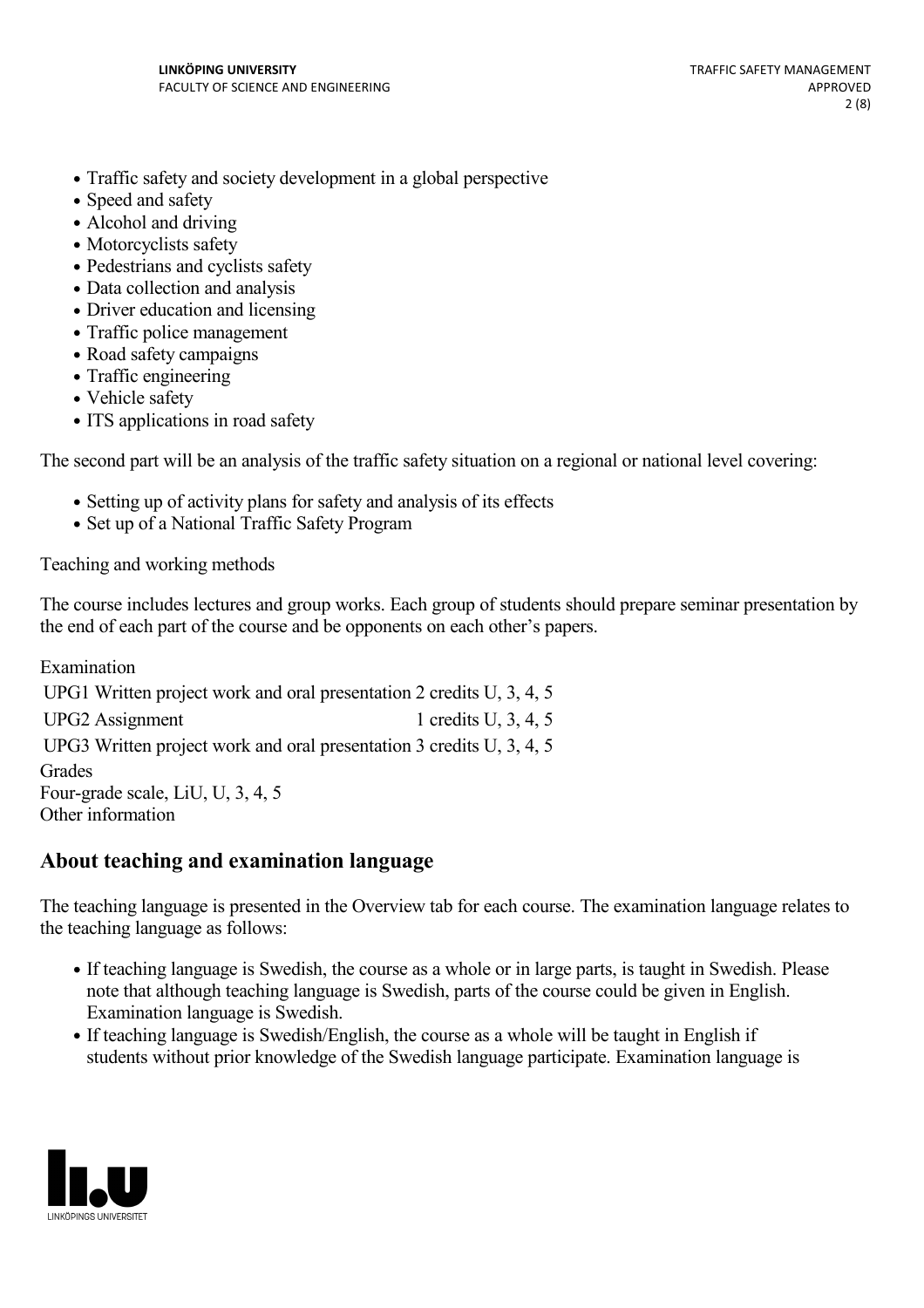Swedish or English (depending on teaching language).

If teaching language is English, the course as a whole is taught in English. Examination language is English.

### **Other**

The course is conducted in a manner where both men's and women's experience and knowledge are made visible and developed.

The planning and implementation of a course should correspond to the course syllabus. The course evaluation should therefore be conducted with the course syllabus as a starting point.

Department Institutionen för teknik och naturvetenskap Director of Studies or equivalent Erik Bergfeldt Examiner Ghazwan Al-Haji Education components Preliminary scheduled hours: 57 h Recommended self-study hours: 103 h Course literature

### **Books**

- Evans, Leonard, (2004) *Traffic safety* ISBN: 0975487108 Bloomfield Hills, Mich. : Science Serving Society, c2004. • Evans, Leonard, (1991) *Traffic safety and the driver*
- ISBN: 0442001630 New York : Van Nostrand Reinhold, c1991.

# **Common rules**

# **Course syllabus**

A syllabus must be established for each course. The syllabus specifies the aim and contents of the course, and the prior knowledge that a student must have in order to be able to benefit from the course.

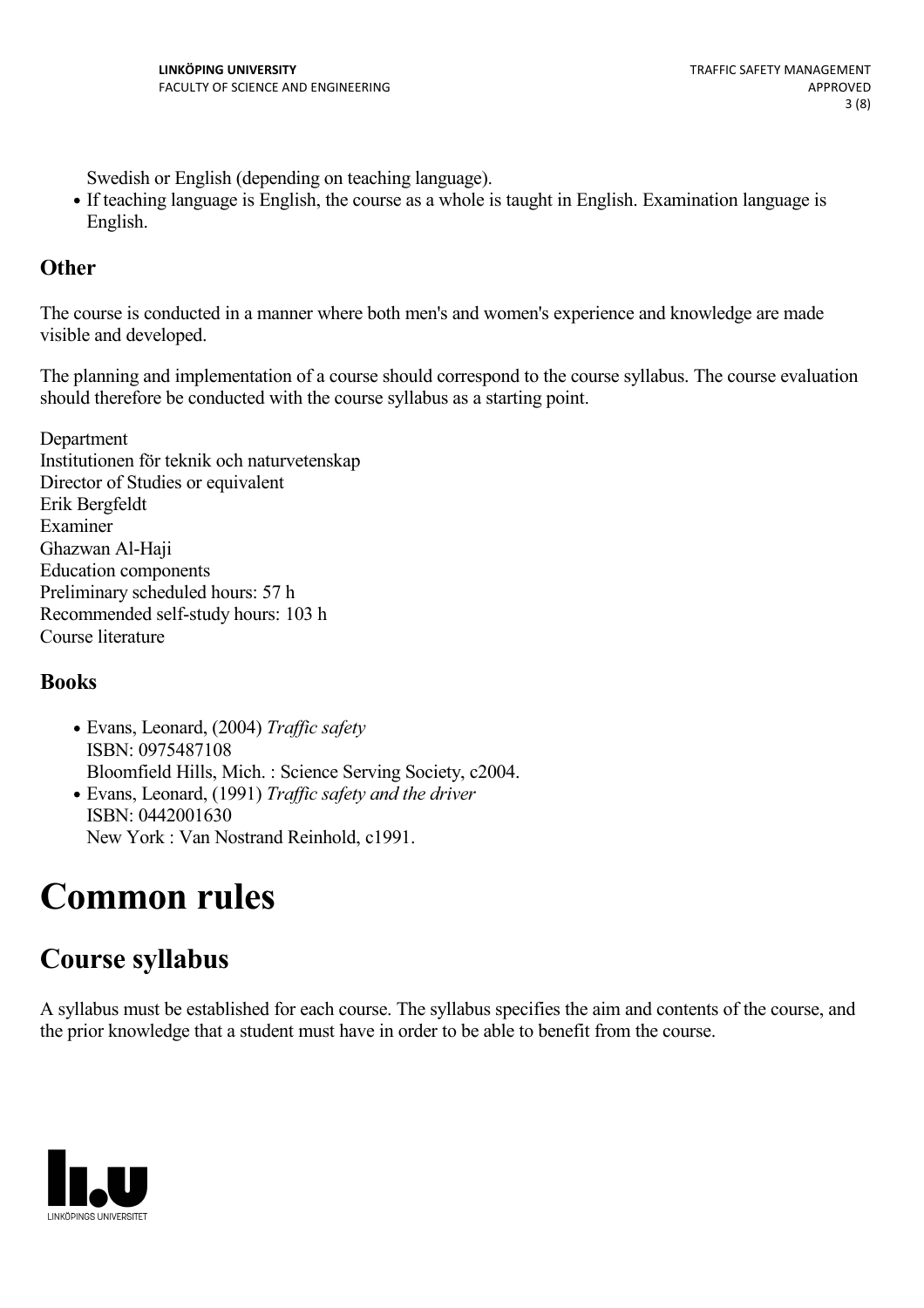# **Timetabling**

Courses are timetabled after a decision has been made for this course concerning its assignment to a timetable module.

# **Interrupting a course**

The vice-chancellor's decision concerning regulations for registration, deregistration and reporting results (Dnr LiU-2015-01241) states that interruptions in study are to be recorded in Ladok. Thus, all students who do not participate in a course for which they have registered must record the interruption, such that the registration on the course can be removed. Deregistration from a course is carried out using a web-based form: https://www.lith.liu.se/for-studenter/kurskomplettering?l=en.

# **Cancelled courses**

Courses with few participants (fewer than 10) may be cancelled or organised in a manner that differs from that stated in the course syllabus. The Dean is to deliberate and decide whether a course is to be cancelled or changed from the course syllabus.

# **Guidelines relating to examinations and examiners**

For details, see Guidelines for education and examination for first-cycle and second-cycle education at Linköping University, Dnr LiU-2019-00920 (http://styrdokument.liu.se/Regelsamling/VisaBeslut/917592).

An examiner must be employed as a teacher at LiU according to the LiU Regulations for Appointments, Dnr LiU-2017-03931 (https://styrdokument.liu.se/Regelsamling/VisaBeslut/622784). For courses in second-cycle, the following teachers can be appointed as examiner: Professor (including Adjunct and Visiting Professor), Associate Professor (including Adjunct), Senior Lecturer (including Adjunct and Visiting Senior Lecturer), Research Fellow, or Postdoc. For courses in first-cycle, Assistant Lecturer (including Adjunct and Visiting Assistant Lecturer) can also be appointed as examiner in addition to those listed for second-cycle courses. In exceptional cases, a Part-time Lecturer can also be appointed as an examiner at both first- and second cycle, see Delegation of authority for the Board of Faculty of Science and Engineering.

# **Forms of examination**

## **Principles for examination**

Written and oral examinations and digital and computer-based examinations are held at least three times a

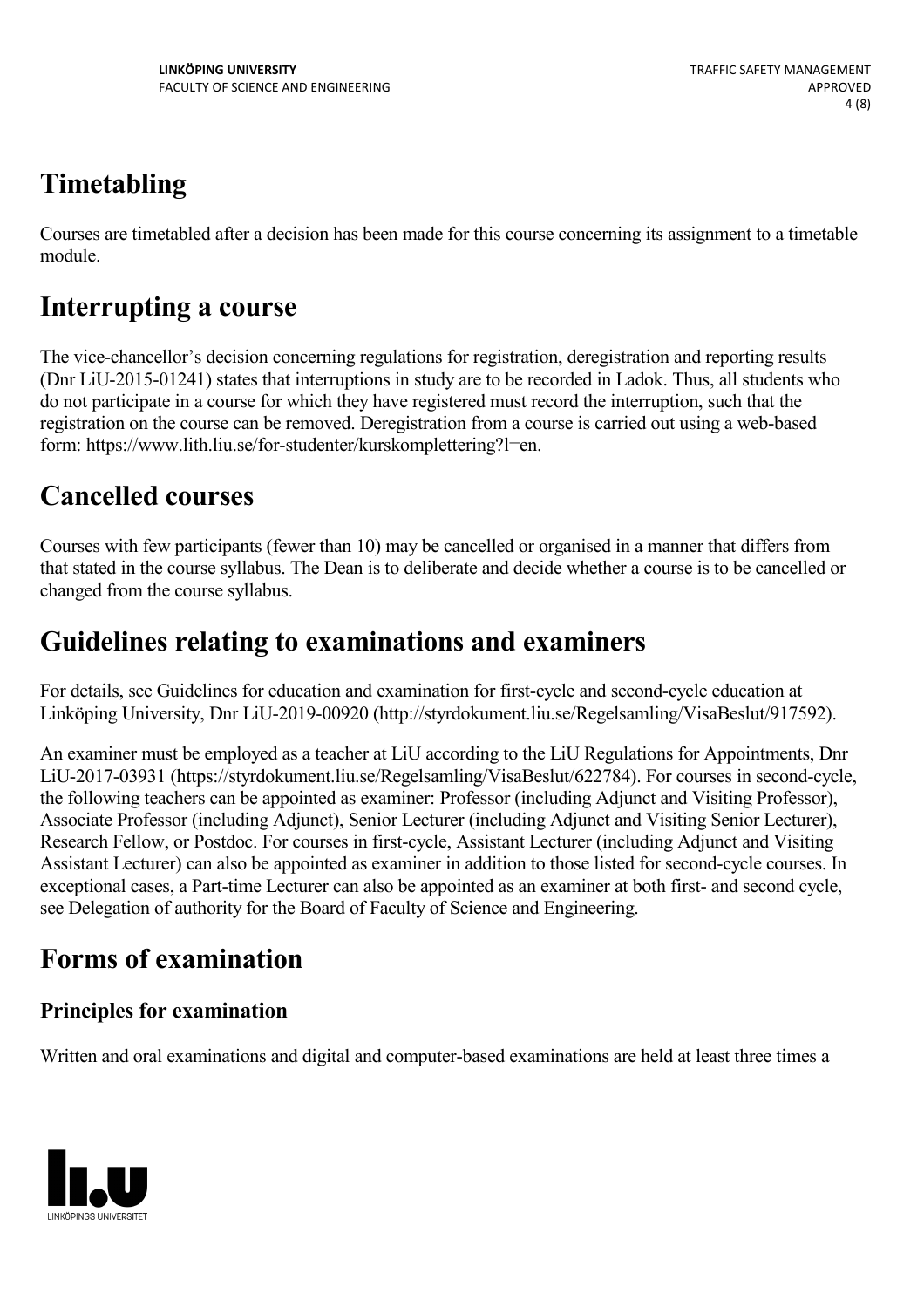year: once immediately after the end of the course, once in August, and once (usually) in one of the re examination periods. Examinations held at other times are to follow a decision of the board of studies.

Principles for examination scheduling for courses that follow the study periods:

- courses given in VT1 are examined for the first time in March, with re-examination in June and August
- courses given in VT2 are examined for the first time in May, with re-examination in August and **October**
- courses given in HT1 are examined for the first time in October, with re-examination in January and August
- courses given in HT2 are examined for the first time in January, with re-examination in March and in August.

The examination schedule is based on the structure of timetable modules, but there may be deviations from this, mainly in the case of courses that are studied and examined for several programmes and in lower grades (i.e. 1 and 2).

Examinations for courses that the board of studies has decided are to be held in alternate years are held three times during the school year in which the course is given according to the principles stated above.

Examinations for courses that are cancelled or rescheduled such that they are not given in one or several years are held three times during the year that immediately follows the course, with examination scheduling that corresponds to the scheduling that was in force before the course was cancelled or rescheduled.

When a course is given for the last time, the regular examination and two re-examinations will be offered. Thereafter, examinations are phased out by offering three examinations during the following academic year at the same times as the examinations in any substitute course. If there is no substitute course, three examinations will be offered during re-examination periods during the following academic year. Other examination times are decided by the board of studies. In all cases above, the examination is also offered one more time during the academic year after the following, unless the board of studies decides otherwise.

If a course is given during several periods of the year (for programmes, or on different occasions for different programmes) the board or boards of studies determine together the scheduling and frequency of re examination occasions.

### **Retakes of other forms of examination**

Regulations concerning retakes of other forms of examination than written examinations and digital and computer-based examinations are given in the LiU guidelines for examinations and examiners, http://styrdokument.liu.se/Regelsamling/VisaBeslut/917592.

### **Registration for examination**

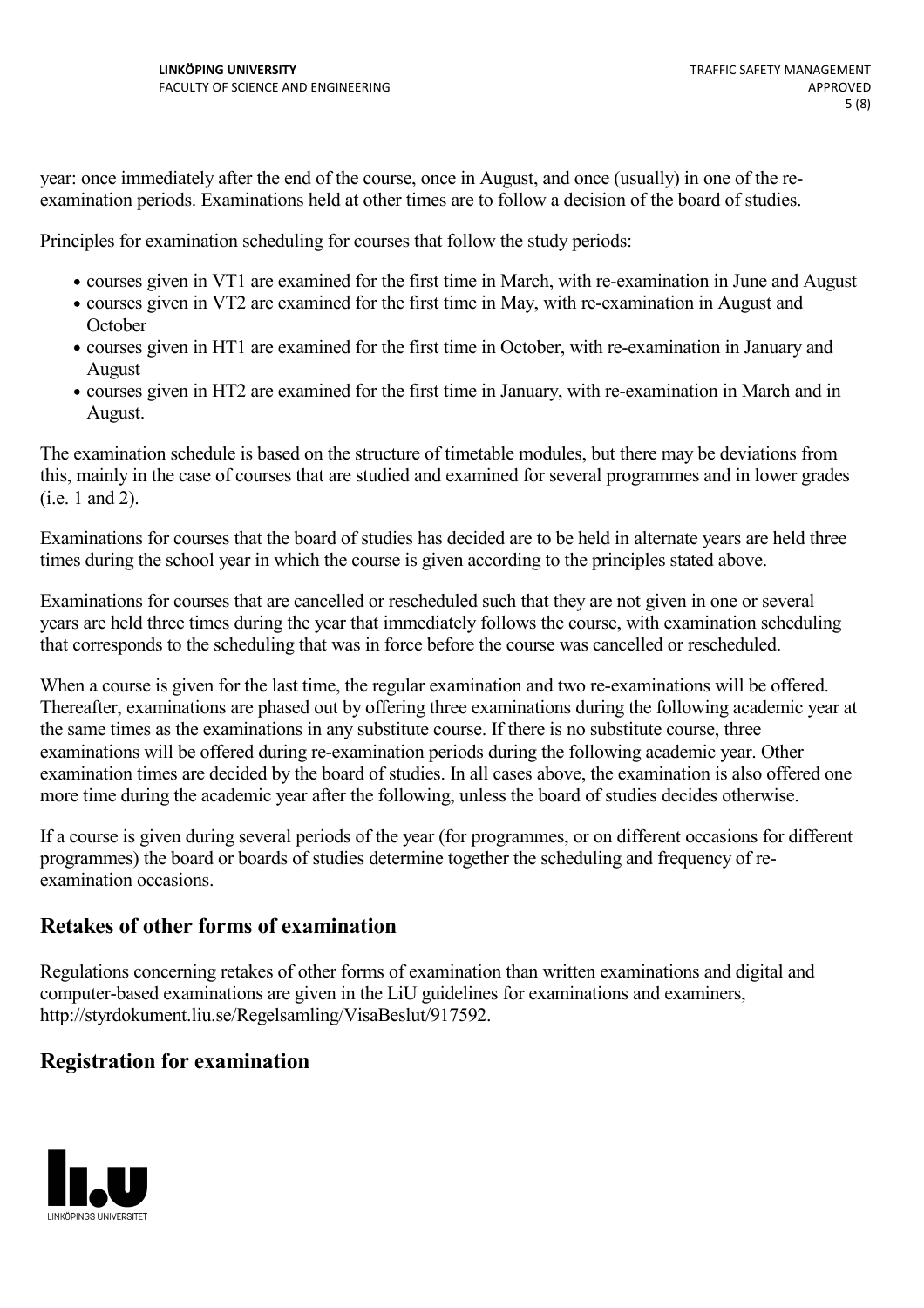Until January 31 2021, the following applies according to previous guidelines: In order to take an written, digital or computer-based examination student must register in advance at the Student Portal during the registration period, which opens 30 days before the date of the examination and closes 10 days before it. Candidates are informed of the location of the examination by email, four days in advance. Students who have not registered for an examination run the risk of being refused admittance to the examination, if space is not available.

From February 1 2021, new guidelines applies for registration for written, digital or computer based examination, Dnr LiU-2020-02033 (https://styrdokument.liu.se/Regelsamling/VisaBeslut/622682).

Symbols used in the examination registration system:

- \*\* denotes that the examination is being given for the penultimate time.
- \* denotes that the examination is being given for the last time.

### **Code of conduct for students during examinations**

Details are given in a decision in the university's rule book: http://styrdokument.liu.se/Regelsamling/VisaBeslut/622682.

### **Retakes for higher grade**

Students at the Institute of Technology at LiU have the right to retake written examinations and digital and computer-based examinations in an attempt to achieve a higher grade. This is valid for all examination components with code "TEN", "DIT" and "DAT". The same right may not be exercised for other examination components, unless otherwise specified in the course syllabus.

A retake is not possible on courses that are included in an issued degree diploma.

### **Grades**

The grades that are preferably to be used are Fail (U), Pass (3), Pass not without distinction (4) and Pass with distinction  $(5)$ .

- Grades U, 3, 4, 5 are to be awarded for courses that have written or digital examinations.
- Grades Fail (U) and Pass (G) may be awarded for courses with a large degree of practical components such as laboratory work, project work and group work.
- Grades Fail (U) and Pass (G) are to be used for degree projects and other independent work.

#### **Examination components**

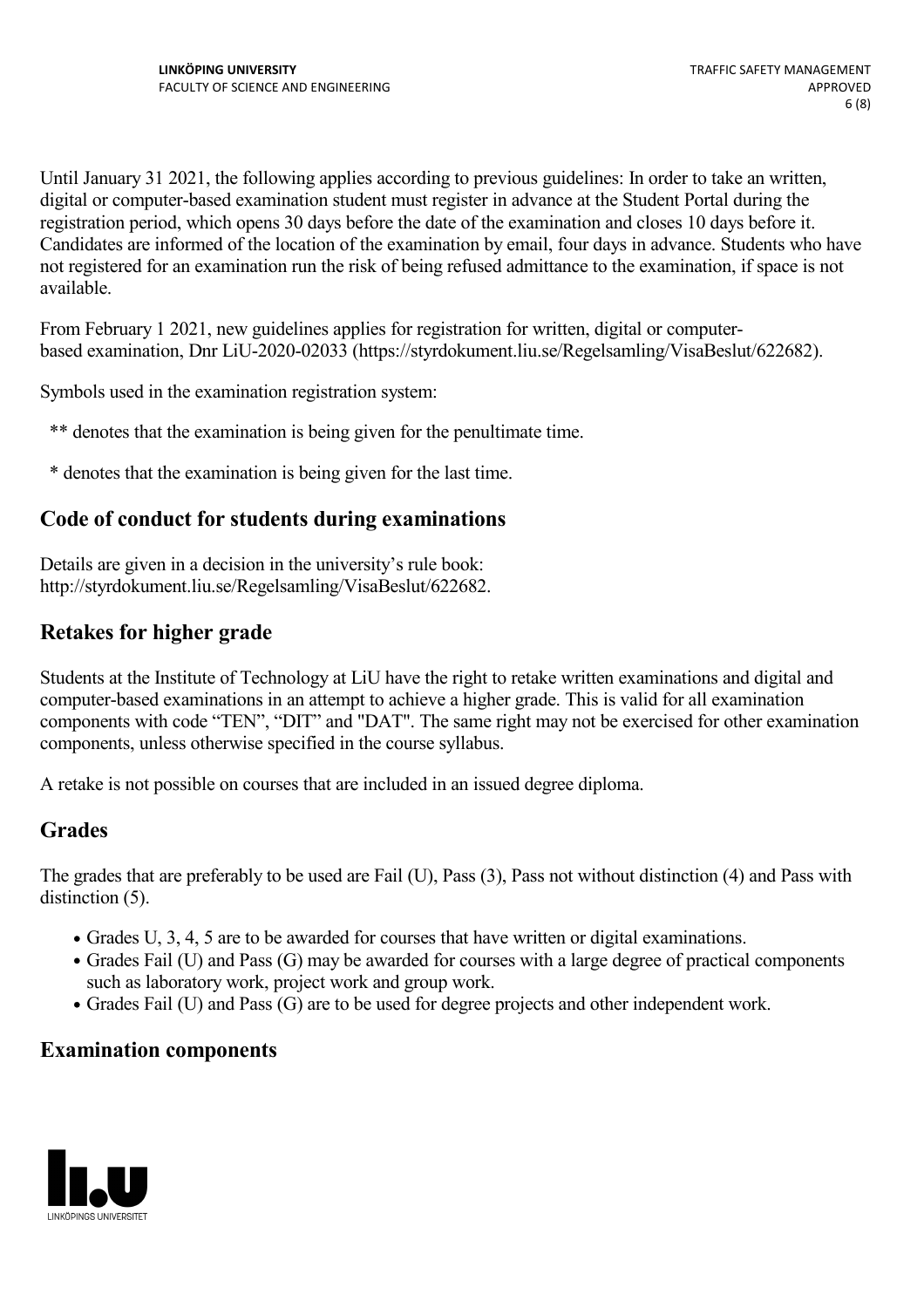The following examination components and associated module codes are used at the Faculty of Science and Engineering:

- Grades U, 3, 4, 5 are to be awarded for written examinations (TEN) and digital examinations (DIT).
- Examination components for which the grades Fail (U) and Pass (G) may be awarded are laboratory work (LAB), project work (PRA), preparatory written examination (KTR), digital preparatory written examination (DIK), oral examination (MUN), computer-based examination (DAT), home assignment (HEM), and assignment (UPG).
- Students receive grades either Fail (U) or Pass (G) for other examination components in which the examination criteria are satisfied principally through active attendance such as tutorial group (BAS) or examination item (MOM).
- Grades Fail (U) and Pass (G) are to be used for the examination components Opposition (OPPO) and Attendance at thesis presentation (AUSK) (i.e. part of the degree project).

In general, the following applies:

- Mandatory course components must be scored and given a module code.
- Examination components that are not scored, cannot be mandatory. Hence, it is voluntary to participate in these examinations, and the voluntariness must be clearly stated. Additionally, if there are any associated conditions to the examination component, these must be clearly stated as well.
- For courses with more than one examination component with grades U,3,4,5, it shall be clearly stated how the final grade is weighted.

For mandatory components, the following applies: If special circumstances prevail, and if it is possible with consideration of the nature of the compulsory component, the examiner may decide to replace the compulsory component with another equivalent component. (In accordance with the LiU Guidelines for education and examination for first-cycle and second-cycle education at Linköping University, http://styrdokument.liu.se/Regelsamling/VisaBeslut/917592).

For written examinations, the following applies: If the LiU coordinator for students with disabilities has granted a student the right to an adapted examination for a written examination in an examination hall, the student has the right to it. If the coordinator has instead recommended for the student an adapted examination or alternative form of examination, the examiner may grant this if the examiner assesses that it is possible, based on consideration of the course objectives. (In accordance with the LiU Guidelines for education and examination for first-cycle and second-cycle education at Linköping University, http://styrdokument.liu.se/Regelsamling/VisaBeslut/917592).

### **Reporting of examination results**

The examination results for a student are reported at the relevant department.

### **Plagiarism**